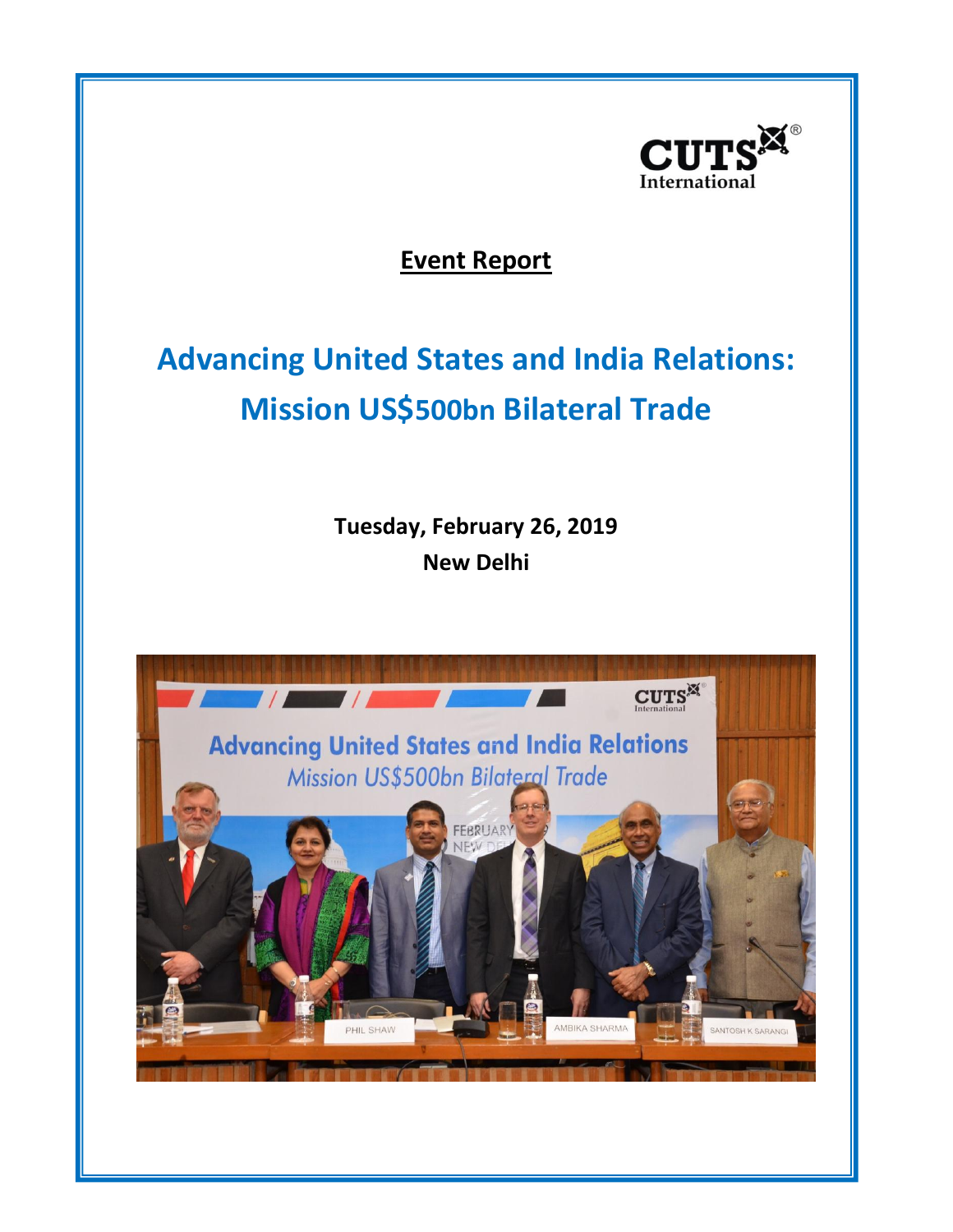## **1. Overview and Introductory Session**

On February 26, 2019, CUTS International under its Washington DC Center, organised a panel discussion on "**Advancing United States and India Relations - Mission US\$500 Billion Bilateral Trade**" at India International Centre, New Delhi.

**Frank Islam**, CEO and Chairman, FI Investment Group, USA and Member, International Advisory Board, CUTS Washington DC Center was the keynote speaker. He was joined by panellists - **Phil Shaw**, Chief Executive, Lockheed Martin India Pvt. Ltd.; **Ambika Sharma**, Managing Director – India, U.S.-India Business Council; **Santosh Kumar Sarangi**, Joint Secretary, Department of Commerce, Government of India and **Robert Garverick**, Minister Counsellor for Economic Affairs, Environment, Science and Technology, U.S. Embassy in New Delhi and moderator, **Pradeep Mehta**, Secretary General, CUTS International.

- The introductory remarks were given by **Udai Mehta**, Deputy Executive Director, CUTS International, wherein he emphasised that the magical figure of US\$500 billion bilateral trade is achievable provided trade irritants like withdrawal of GSP benefits, data localisation and WTO reforms are addressed in an open and transparent business environment inculcating adequate legal protection and strong governing institutions. He mentioned that between the year 2000 and 2017, total trade in goods and services between India and the U.S. has increased from US\$19.1bn to US\$126.2bn – more than six-fold increase with a compound annual growth rate (CAGR) of 11.75 per cent. In order to increase the bilateral trade more than four-fold – that is, US\$500bn by 2025 – this rate of growth has to be 18.78 per cent. This is challenging but not impossible.
- Giving a historical overview of India-U.S. relations, **Frank Islam** put emphasis on the growth trajectory from 1990s until 2016 that witnessed breakthroughs like liberalisation of Indian economy, growing influence of Indian American community and the U.S.-India Civil Nuclear Agreement. He categorised the phase of year 2017-2021 as "Erratic Relationship"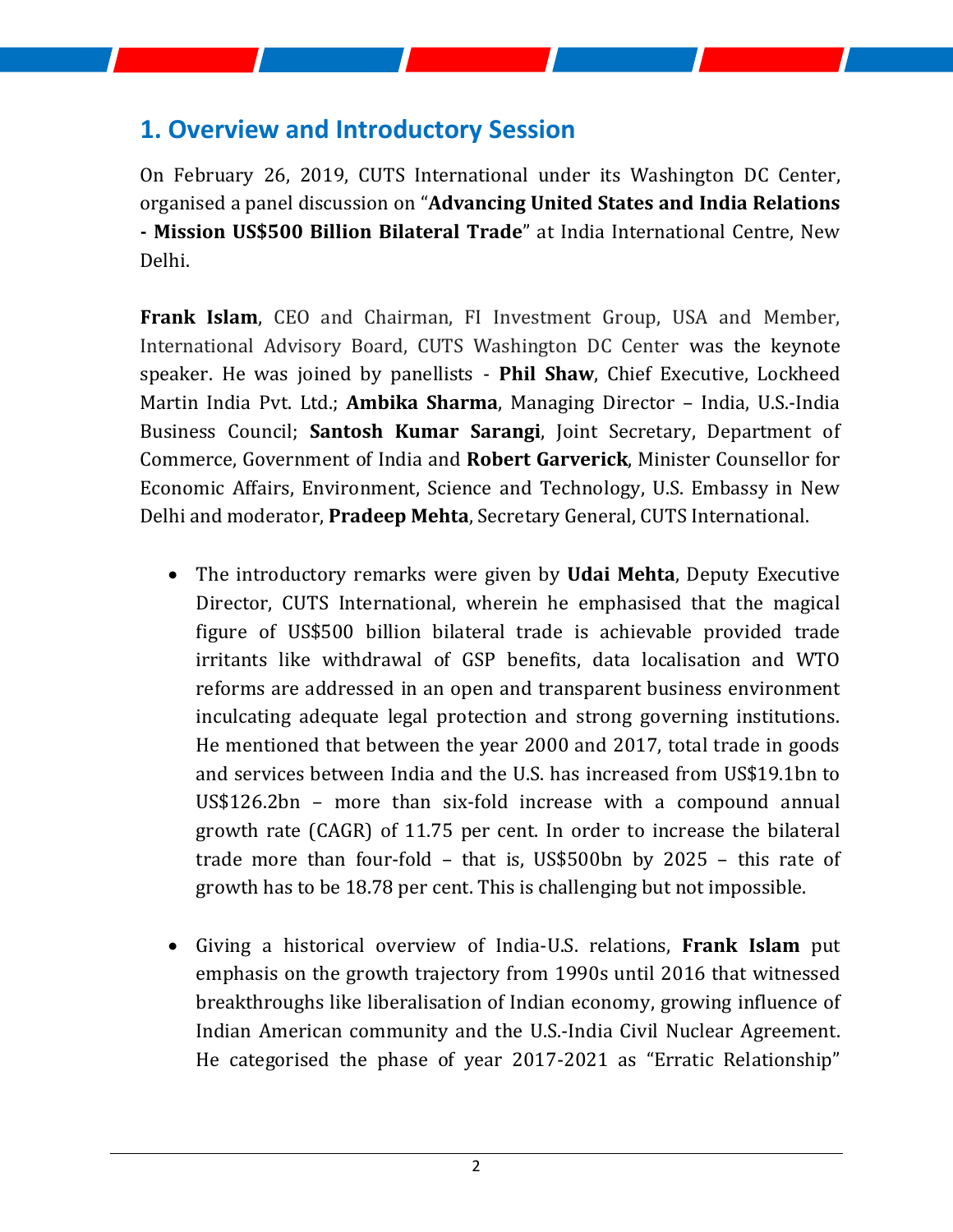between the two countries, citing protectionist policy of the U.S. as well as market entry challenges in India.

• He further stated that the future of bilateral relationships from 2021 going forward looks bright and is set to shape a ''Partnership Relationship'' between India and the U.S. He spelled out shared democratic values and common geopolitical interests, trade a commerce; where US\$500bn in terms of U.S.-India trade is imminently doable, and the presence of ever growing and influential Indian American community as noteworthy factors. He mentioned that some experts have even predicted that U.S.-India trade could touch the trillion-dollar mark by 2030.

## **2. Key takeaways from the panel discussion**

- The panel discussed the major role played by Indian diaspora in enhancing the economic relations including the role of Indian Institute of Technologies (IITs) and H1B visas that helped the U.S. economy to be a net gainer. Regarding trade deficit, it is for a fact that more than 60 per cent of the U.S. merchandise imports are capital goods or components and parts rather than finished goods. In that context, India's deficit with the U.S. is minuscule, when it is analysed through a scientific manner of value chain led trade in which imports are critical for the growth of exports.
- In terms of defence & security relations, initiatives like collaboration in defence technology trade initiative, co-production and indigenisation of defence equipment, active participation by the U.S. corporates like Lockheed Martin, in "Make in India" initiative are noteworthy. Among others, active participation of U.S multinationals in encouraging collaboration in research programmes like India Innovation Growth programmes, penetration across universities by inculcating research and innovation challenges by way of competing programs has all served as roadmap for enhancing bilateral trade and economic ties.
- It is proposed that issues like trade imbalance, tariff issues, intellectual property right (IPR) and regulatory issues could be approached using a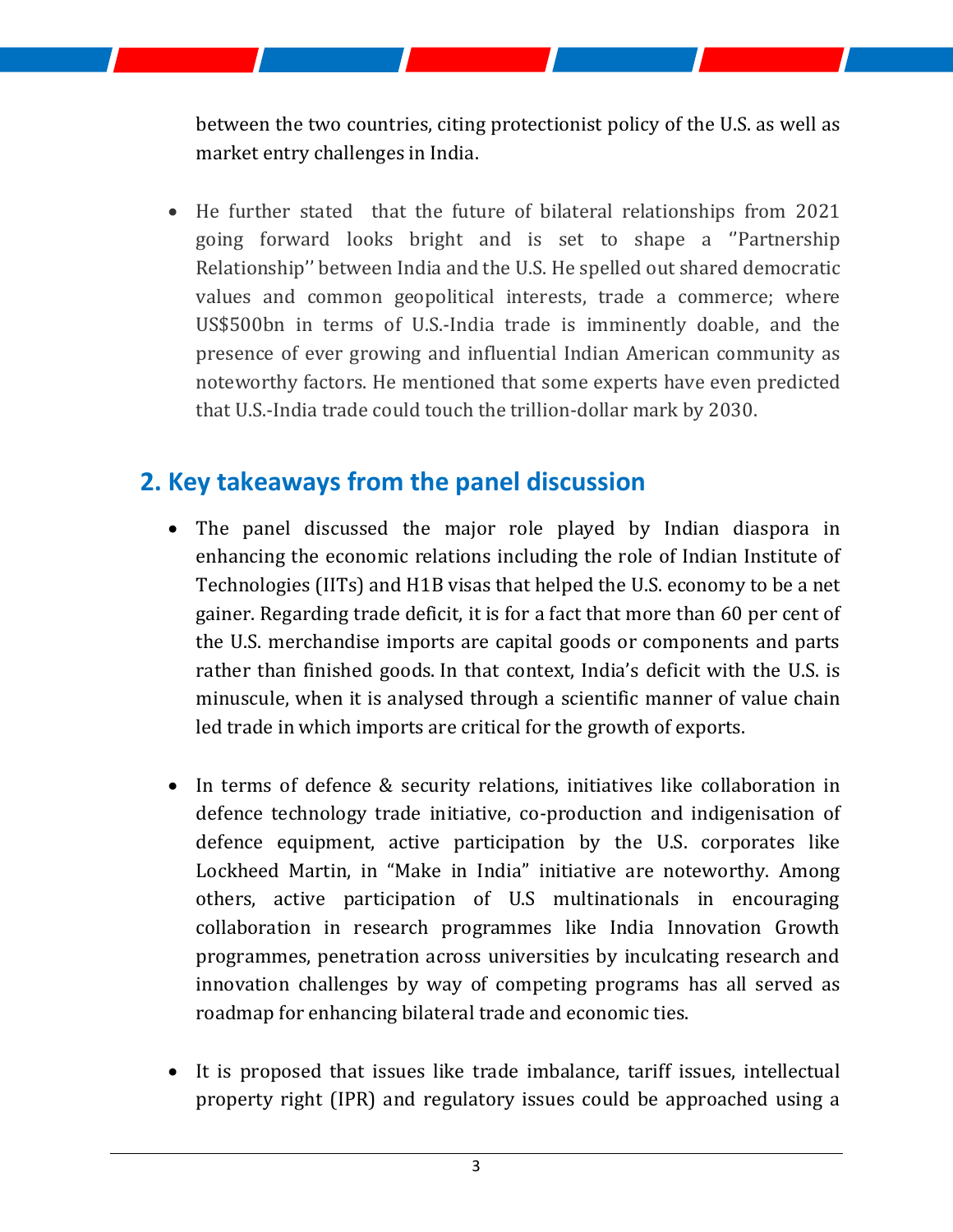five-point agenda, which includes addressing tariff issues from both sides and finding a bilateral solution; addressing barriers to services trade export on both sides; identifying sectors wherein Small and Medium Enterprises (SMEs) from both countries can collaborate on products and services platforms; adopting an open dialogue for changes in trade regulations and policies and identifying products of interest from both sides for harmonised standards so that non-tariff barriers are removed.

- The panellist also highlighted the role of Ministry of Commerce in India and its newly formed division the Department for Promotion of Industry and Internal Trade (DPIIT), in reinforcing trade and investment with the U.S. by further improving "Ease of Doing Business" environment in India. It was emphasised that the outcome of mechanisms like Commercial Dialogue, CEOs forum, Energy dialogue holds potential in creating new value chains while reinforcing the existing ones. This can create a win-win proposition for both sides and further the cause of increased bilateral trade between the two countries.
- The panel suggested diversification of trade basket by including high technology products and energy trade including oil and gas to bring about a desirable change in bilateral trade figures. There is a huge potential for U.S. exports of aircrafts, organic chemicals, oil and gas, coal, etc into India.
- Apart from import and export channel, the panellist highlighted that bilateral trade growth can be enhanced by bilateral investment and collaboration and bilateral collaboration in complementary areas like defence, SME collaboration, in technology areas like robotics, artificial intelligence (AI), wherein India's talent pool can be skilled and leveraged as enablers of U.S. technology for manufacturing and sustainable development in India.